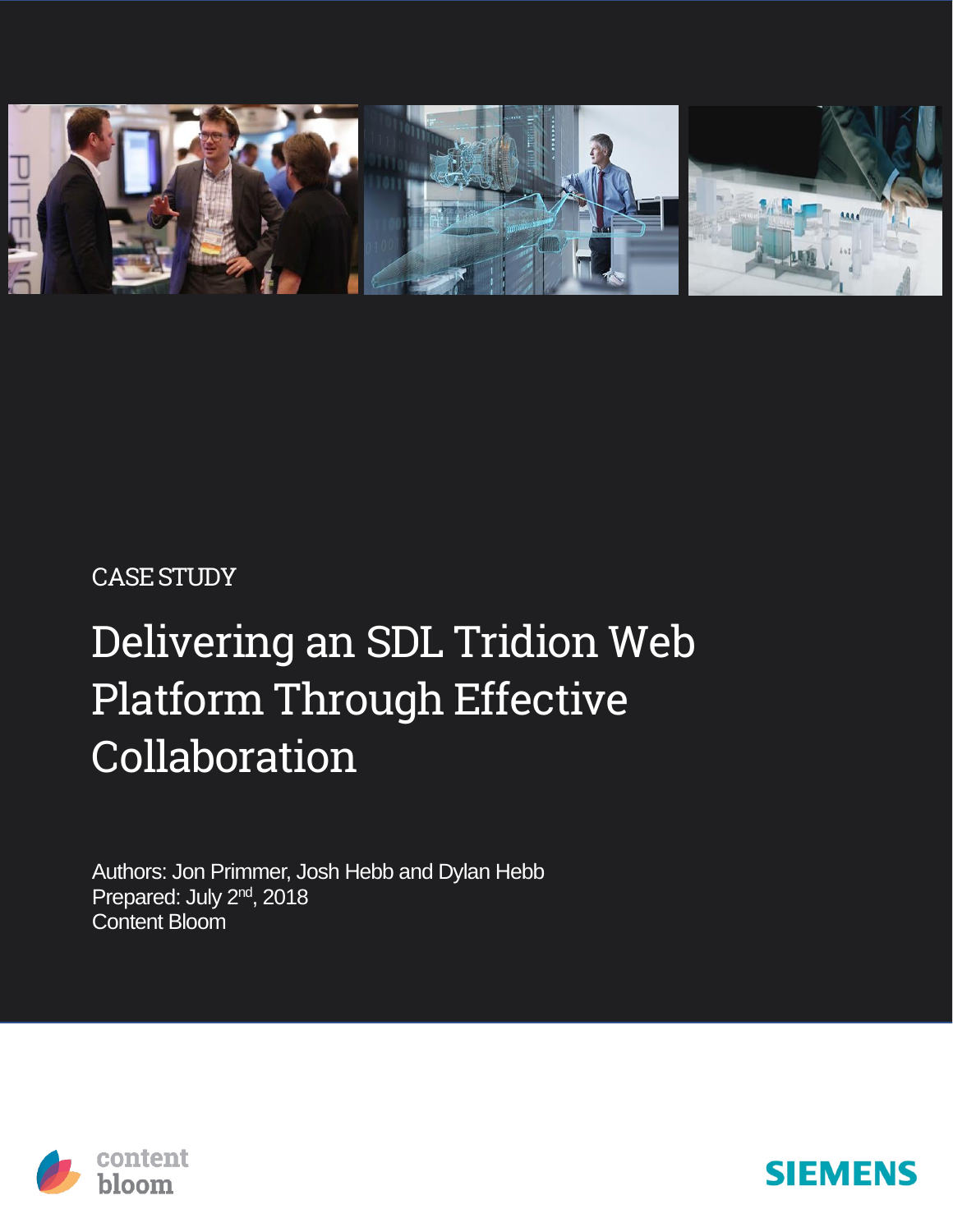#### Executive Summary

Maintaining a leading status within the digital enterprise software domain requires the delicate balancing of a well-organized and contentdriven online ecosystem. Add translation to the mix, and your approach demands that extra level of perfection.

Siemens' product lifecycle management (PLM) software business engaged in a project to enrich the user journey of its ecommerce and marketing websites overarched by a desire to meet its buyers where they are today, online. Having built its existing web architecture upon the SDL Tridion content manager, Siemens PLM Software was focused on the re-imagination of its current web technologies while retaining the content organization and translation benefits provided by SDL.

"I'm really, really happy with what we've accomplished, not only technically but in terms of the business and collaboration" – Eric Broyles – Technical Manager, Siemens PLM

Utilizing our comprehensive knowledge of the SDL product suite and DD4T framework, Content Bloom were engaged to collaboratively participate in the technical implementation and to provide Agile and Quality Assurance leadership. After a well-defined discovery phase, we achieved technical implementation through a variety of functional code deliveries, quality assurance, consistent business engagement and thorough documentation, centered around well-defined user stories.

Upon successful delivery, we held a retrospective to reflect upon the process, progress and our learnings from the implementation thus far. The retrospective fed into the planning of future phases.

The purpose of this case study is to provide the reader with in-depth knowledge of the project while sharing our experiences and bestpractices to help others achieve successful implementations.

#### Key Deliverables:

- Redesign of the existing ecommerce and marketing websites built on the second generation of the Java DD4T framework
- Consistent user journey across the Siemens PLM Software web ecosystem
- Scalable architectural foundation capable of supporting future initiatives
- Fully translatable website manageable via both the CM interface and inline editing
- Support for the latest internal Siemens design guidelines
- Foundation for future development of country and global websites aligned for a consistent experience through the buyers' and users' journeys

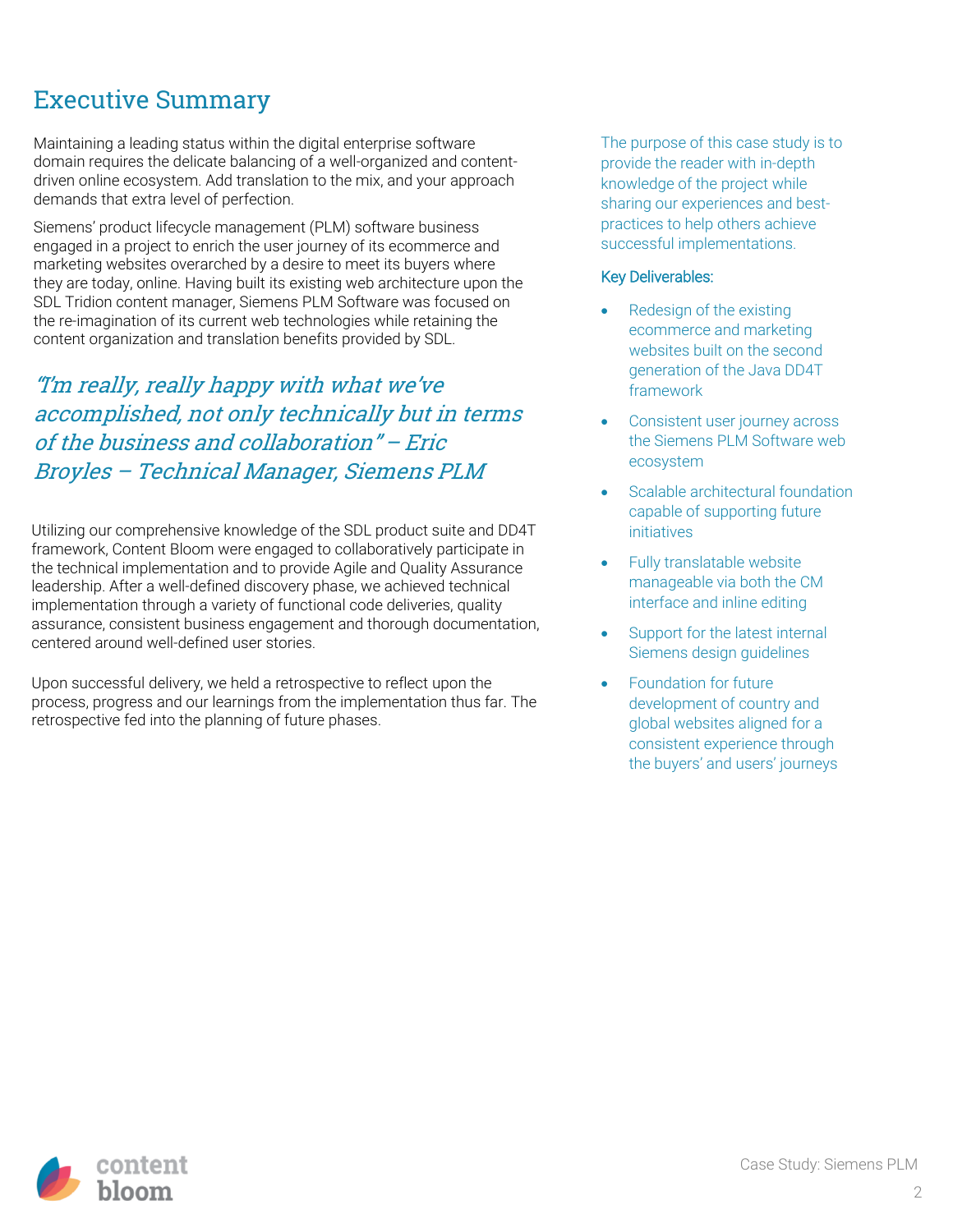#### Corporate Profile

At Content Bloom, we provide engaging digital experiences through technical proficiency, creative expertise, thought leadership and value-driven commitment to clients.

Content Bloom was founded in 2011 as a SDL Tridion consultancy. Our organization later added support for other content management systems, as well as broadened our service offering to include user experience, creative design, front and back end development, hosting and 24-hour support.

We have a unique set of services related to Content Management Systems and Web Development that help our clients improve delivery times, reduce cost and result in a greater return on their investment.

Content Bloom is an official partner with many technical and creative companies such as Adobe, Amazon, Kentico, Marketo, Sitecore and SDL.

Content Bloom is 100% owned and operated by its employees, we often offer our services free of charge to support charitable or community projects. As an example, we are currently working as part of a New Orleans Police Department task force to find technology solutions for reducing crime. Each year we donate a percentage of our profits to charities.

For more information about Content Bloom, please visit our website at http://www.contentbloom.com.

#### Global Offices

Content Bloom has locations in the following countries:

- USA
- Canada
- Belgium
- India

#### Team

Our overall team structure is split into the following disciplines:

- Management (5%)
- Technology (55%)
- Creative (20%)
- Strategy (5%)
- Support (15%)

#### Clients

Content Bloom's clients are typically global enterprise organizations, including:

- Siemens
- Mattel
- SNC Lavalin
- Schneider Electric
- Adidas
- **ICU** Medical
- **NRG** Energy

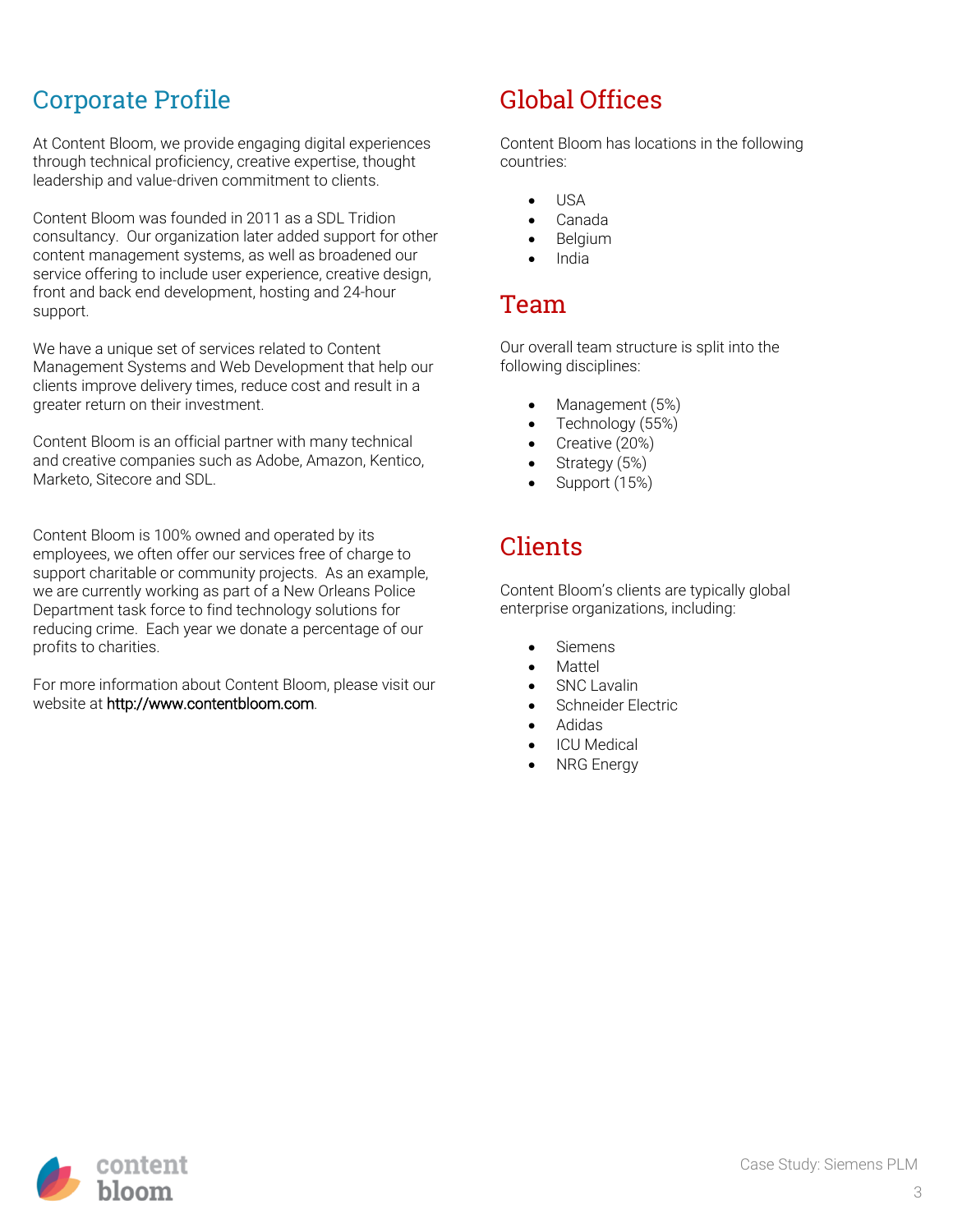#### About Siemens PLM

Siemens PLM Software is a world-leading provider of product lifecycle management and manufacturing operations management software. Siemens PLM Software help thousands of companies realize innovation by optimizing their processes, from planning and development through manufacturing, production and support.

#### The Motivation

Siemens PLM Software has seen the benefits of the SDL product suite for several years prior to this project. Over time, the original implementation from nearly a decade ago was tweaked and adapted to follow the needs of the business. Although a great testament to the flexibility of SDL Tridion and the original implementation, the business drive to change the core deliverable's user experience and content architecture while aligning with the expanded online requirements of the buyer and customer journey, presented us with the opportunity to implement a fresh SDL BluePrint and content model focused on the business needs of today.

#### Partnering with Content Bloom

Partnering with experts in the field of Web Content Management was of key importance to our customer's success. Content Bloom's successful delivery record and reputation as an industry leader guaranteed our expertise would pay dividends throughout the project life-cycle.

Our involvement brought many benefits, including:

- Expert technical consultants with combined decades of SDL product suite and DD4T experience
- Comprehensive knowledge in the content management domain
- Access to the largest representation at the SDL MVP awards
- Directional leadership in Agile project management
- Structured approach to Quality Assurance

#### Agency Collaboration

Engaging with leading subject-matter experts played a large role in the project's success. The collaboration amongst multiple agencies and the Siemens' business created a clean split of responsibilities and allowed each vendor to focus on their realm of expertise.

Content Bloom worked hand-in-hand with Siemens' business and technical development teams on the technical design and implementation. Additionally, Siemens' partners included a diverse creative agency, responsible for implementing all the front-end design, and an interactive marketing agency, consulting on the latest SEO bestpractices to ensure maximum search ranking.

#### Key focus areas:

- SDL Tridion 2013 SP1 & SDL Experience Manager
- SDL BluePrinting & content modeling best practices
- Modern principles of Java based implementation
- Agile leadership (Scrum)
- Quality Assurance leadership

From the beginning, our team emphasized solid processes built on the basis of collaboration and communication alongside an agile project management methodology.

These processes, combined with a focus on overall business understanding, in-depth gathering of business requirements, and implementation level scope details ensured our immersion in the low level details which allowed Content Bloom to engage with an immediate understanding of the business goals.

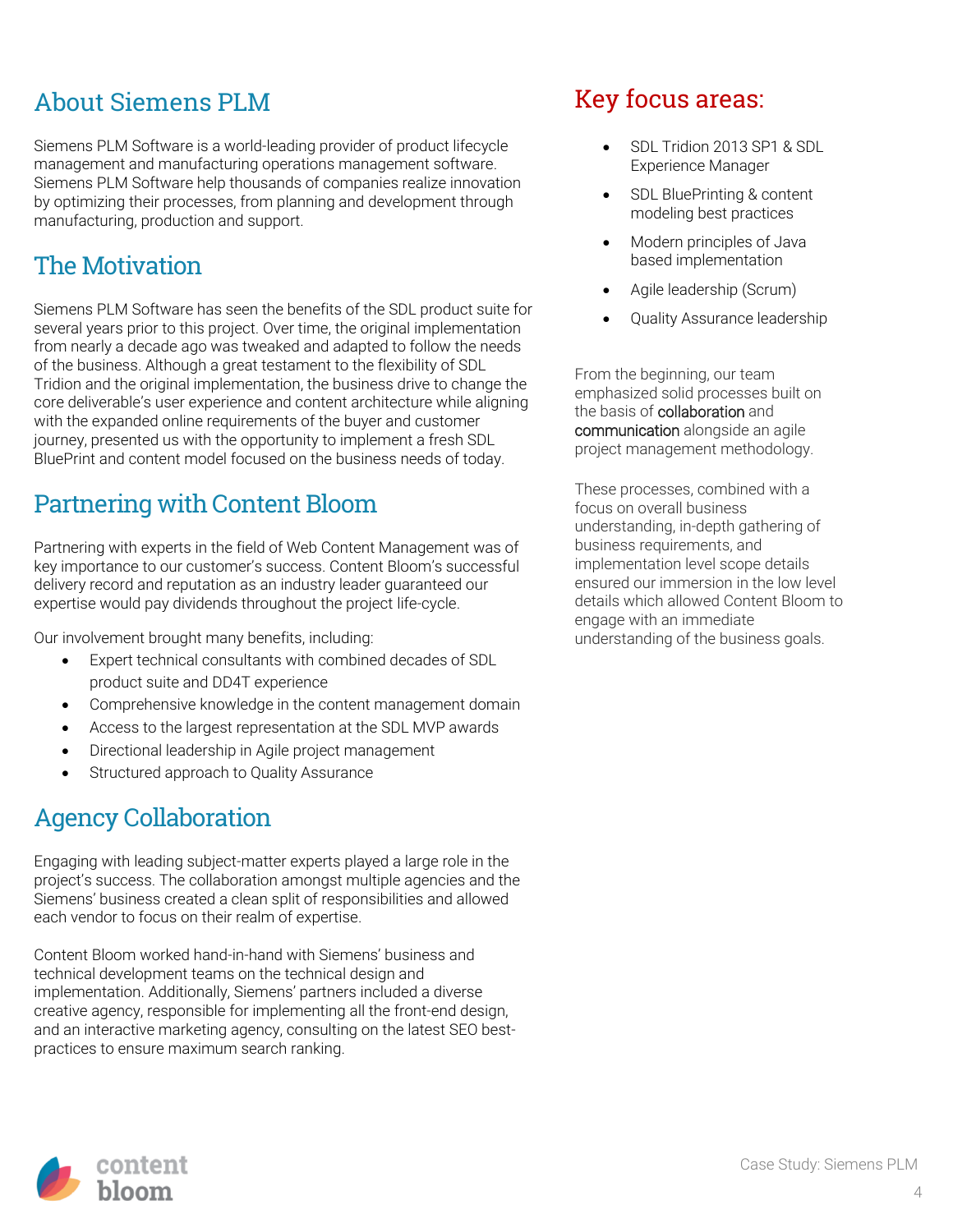#### Requirements Discovery & Solution Design

The project kicked off with a week of on-site workshops focused on gathering business requirements and discussing current pain points with our collective team. The results were then transformed into a functional design and short and long-term implementation roadmaps, based around the hard and soft business milestones. Having our Business Analyst capture detailed meeting notes paid dividends later.

During this discovery, we also initiated the purchasing of any software/hardware based on our requirements and the internal infrastructure upgrade timeline. Procurement being part of the cross-functional team was important to keep the project moving. We also began the commissioning of our local and DTAP environments, as well as secure access for our remote teams.

This discovery period saw several iterations on several key functional and technical aspects and proved crucial to laying the foundation for our upcoming implementation phase while obtaining stakeholder buy-in on the functional objectives.

#### SDL BluePrint & Content Model

The functional design contained definition of the SDL Tridion BluePrint and production of a high-level overview of the content structure for both the ecommerce and marketing websites. Extensibility and reuse being of primary importance for both.

Transparency and close engagement between Content Bloom and Siemens were critical in designing these deliverables for the long-term success of the business.

#### SDL Experience Manager

During the discovery, we highlighted how installing, configuring and implementing SDL Experience Manager would be much easier from the start of the implementation rather than retrofitting the product at a later date.



## Key Outcomes of This Discovery

- Documentation of the Functional and Technical Specifications, detailed enough to begin implementation
- Establishment of a solid team structure and clear identification of communication channels
- High-level project milestones organized into an achievable roadmap
- Initiation of software/hardware purchasing based on the identified technical requirements
- Commissioning of our local developer and DTAP environments
- Enabling of security access for remote teams

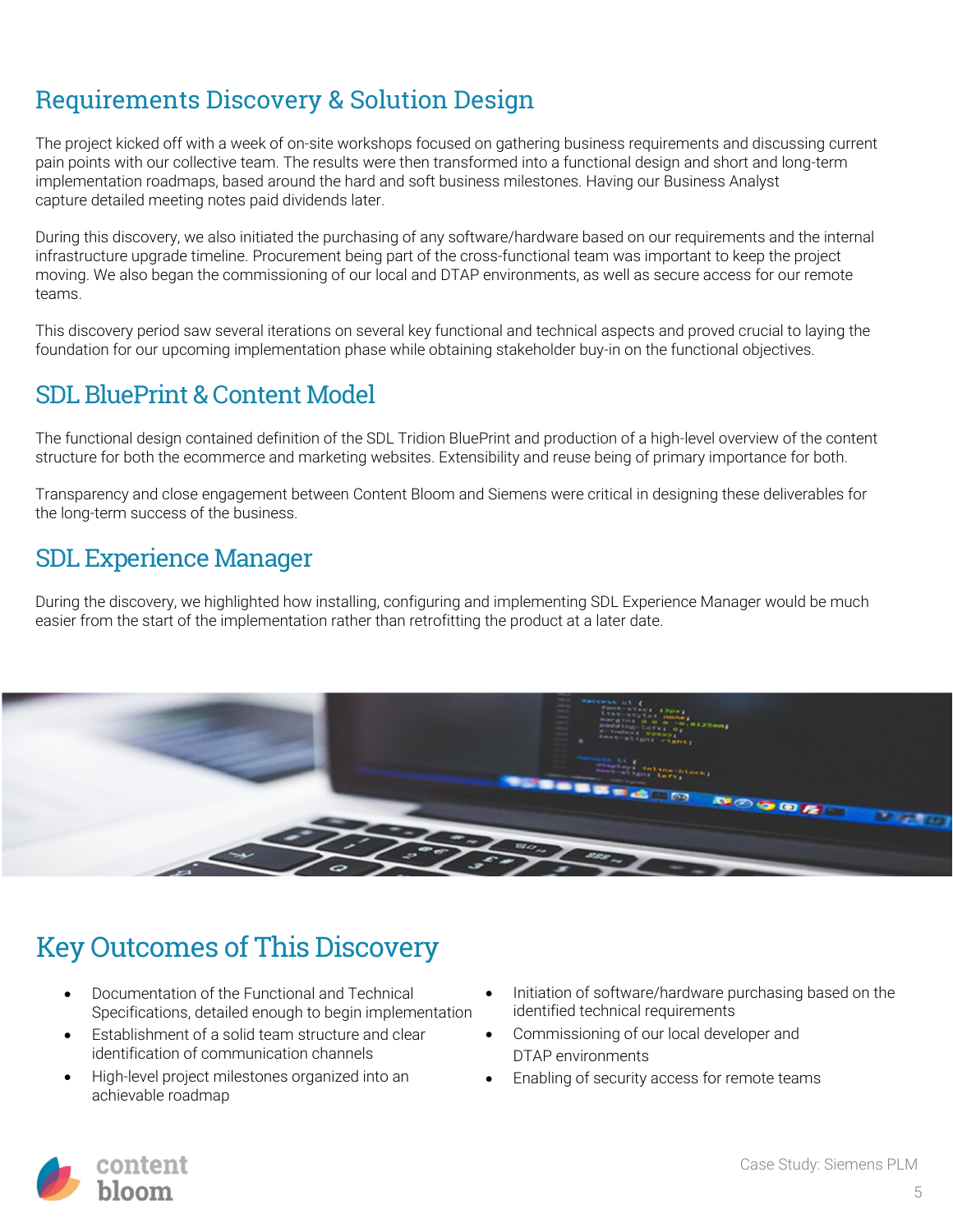# Agile Methodology & Communication

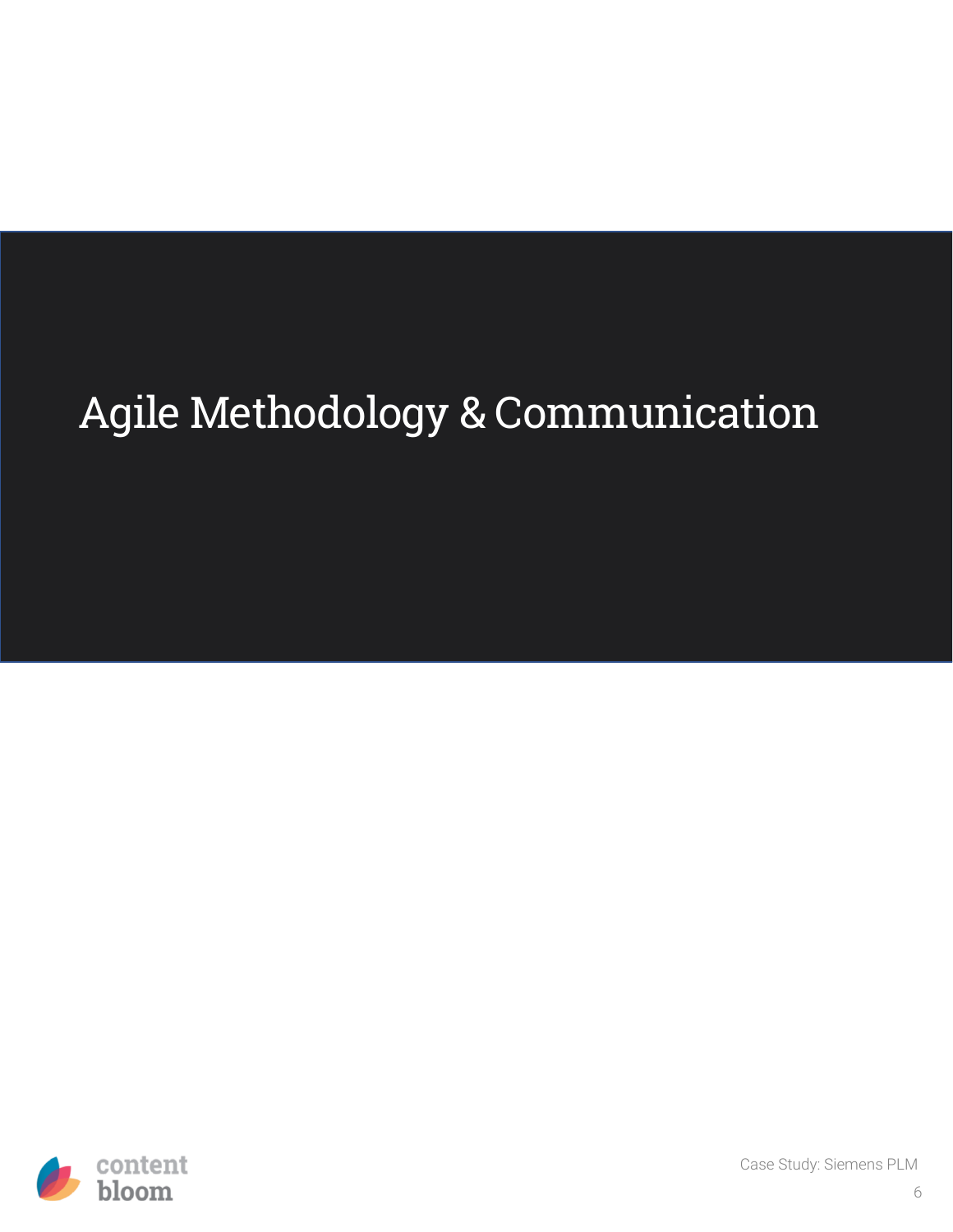## Communication

Throughout the project life-cycle, we enforced a standard of clear, well-defined and constant communication into our daily practices. Working as a globally dispersed team increased the importance of clearly defined communication channels.

Daily sync ups and well-structured meetings with early visibility and well-defined agendas enhanced our effectiveness.

### Slack  $#$

Our weapon of choice for daily communication. Slack helped our dispersed team members keep up-to-date with the general project chat:

- Dedicated slack channels restrict conversation scope
- Sticky "Posts" helped with collaborative discussions and visibility
- Effectively reduced email by 90%

### SharePoint <sup>®</sup>

SharePoint was chosen as the centralized document management tool as it was already the standard within Siemens PLM Software.

- Team members ensured all produced documentation was uploaded to SharePoint
- Intuitive folder structure made searching for files quick and easy

## **JIRA Ÿ**

JIRA was used to create and manage all sprints and user stories, including the ability to track progress metrics and adjust based on efficiency opportunities.

- Provided Product Owner and Scrum Master the ability to manage current and future sprints
- Defined sprints which contained multiple tickets (stories) for developers to work on

## WebEx  $\mathbf Q$

WebEx provided clear audio, screen-sharing, and recording for our meetings. Synchronization across Gmail and Outlook calendars ensured ease of use across time zones, which was important for our globally distributed team.

- Advanced audio and screen-sharing ensured effective and efficient meetings
- Integrated with mail and calendar apps
- Ensured no fiddling around with meeting tools; reduced overhead required to start each meeting

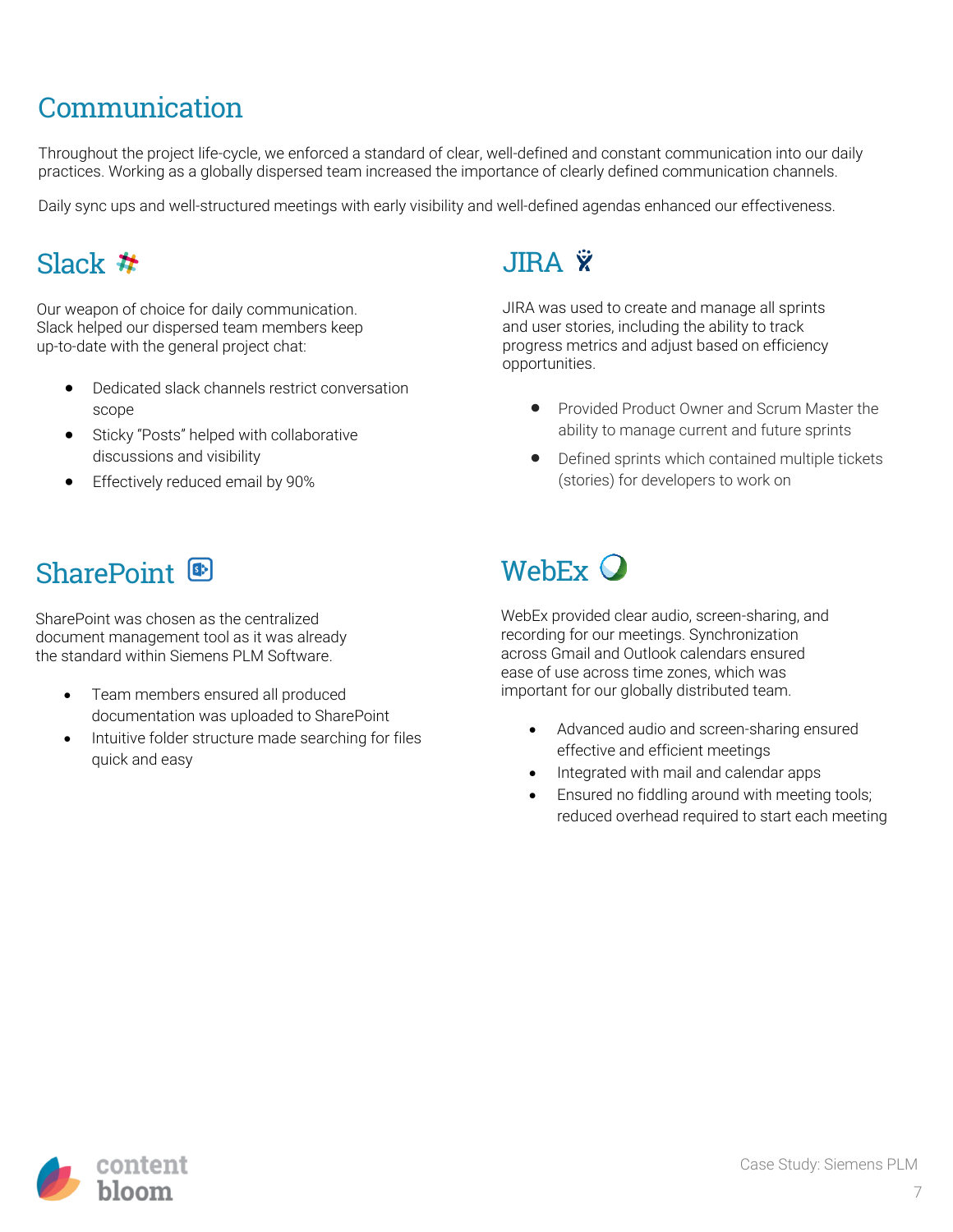## Agile Methodology

We employed Scrum to introduce agility into our project methodology due to its simplistic and flexible approach.

Working agile increased empirical feedback through incremental deliveries, while also giving the business the ability to pivot and adapt. It's no secret that business requirements change over time and seeking opportunity to adapt to this, even during implementation, is important.

The Scrum Master and technical / QA teams worked closely alongside the Project Manager and Product Owners to ensure that the short and long-term business goals were clearly captured and defined in the form of user stories.





Constant visibility and feedback from Product Owners throughout the entire project lifespan was paramount to driving requirements-realignment to ensure well-defined user stories that reflected the true stakeholder requirements and expectations. Identifying the channels of communication to and from each Product Owner, and their specific responsibilities, aided in smooth transition of information from the Product Owners.

## Sprint Meetings

Efficient meetings were achieved by outlining our meeting schedule early in the project. We identified what meetings were necessary, who would attend and **when** each meeting would take place in the sprint.

- Daily scrum: Provide round the table updates
- Sprint planning: Prioritize and finalize sprint backlogs
- Progress demos (2-4 per sprint): Provide visibility to Product Owners and other stakeholders
- Estimation: Estimate story difficulty
- Retrospective: Identify potential improvements at the end of each sprint

We also increased our productivity by avoiding "blanket" invitations and carefully considering meeting attendees.

## Sprint Duration

A two-week sprint interval was based on several key benefits:

- Earlier visibility to stakeholders
- Reduced planning time per sprint
- Smaller, more efficient meetings

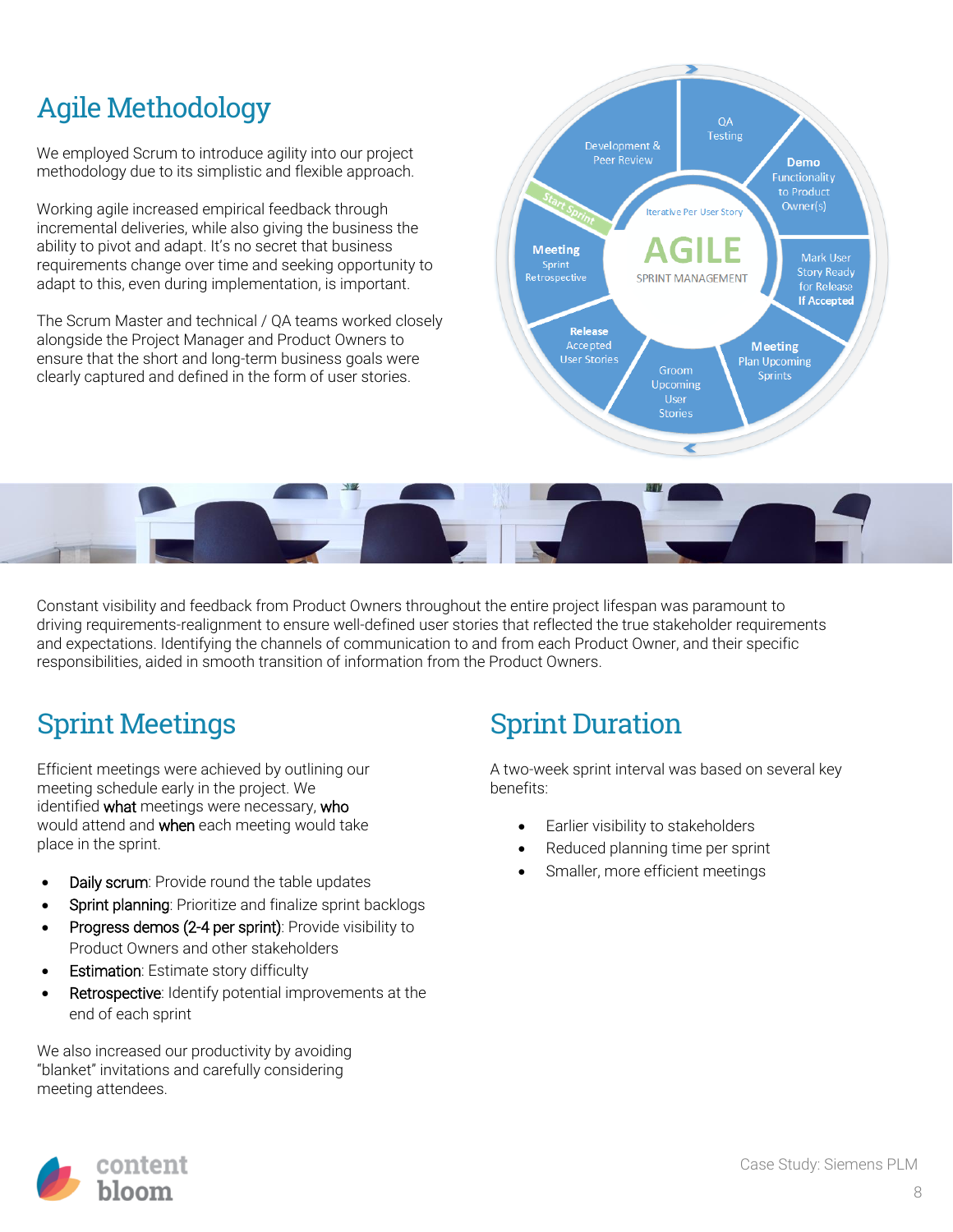## Technology & Implementation

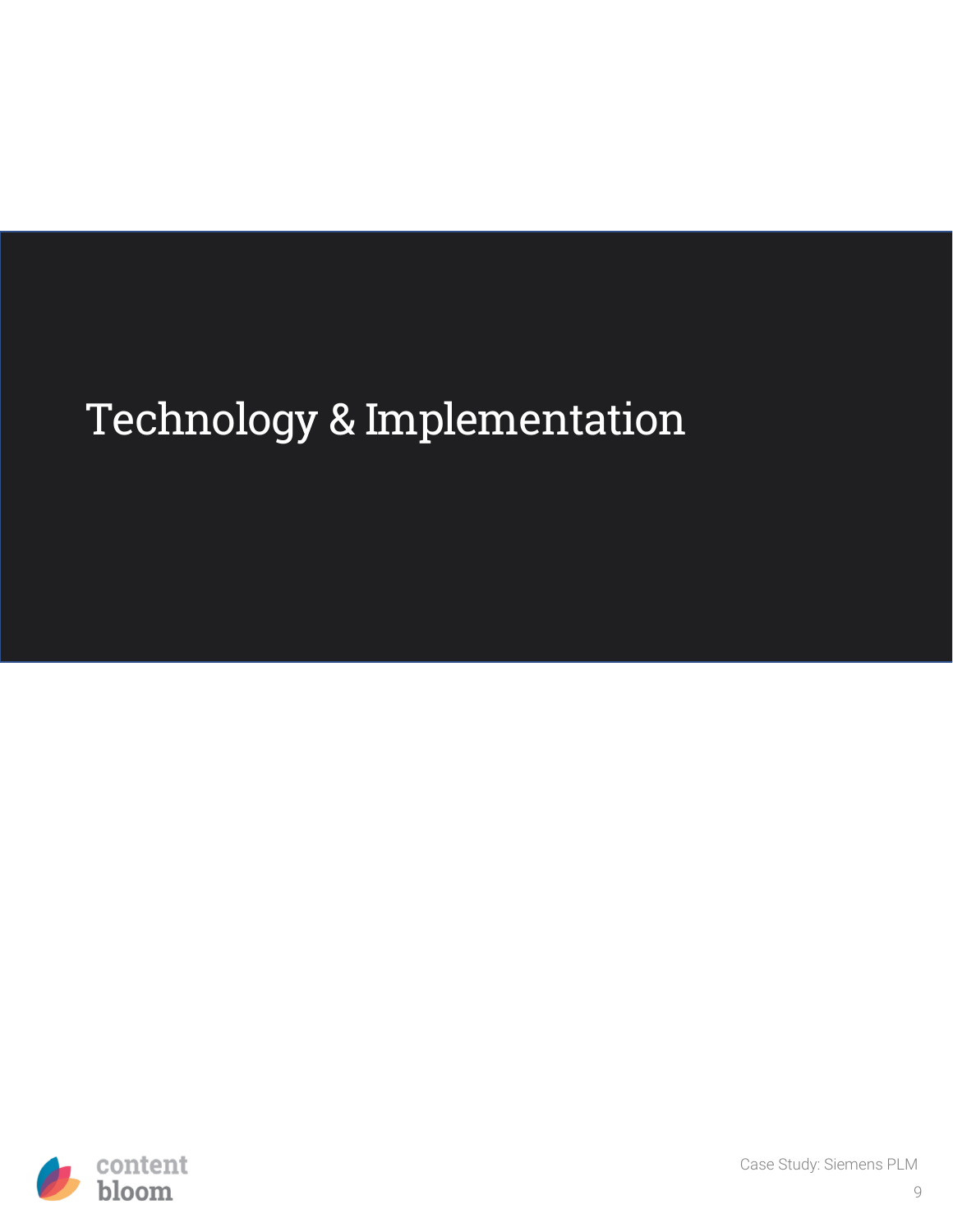## Technology Stack

Our carefully chosen technology stack was based on the most modern enterprise technologies being used today. At the heart of the project was the SDL Tridion Content Manager. Adopted as a Siemens PLM Software standard prior to this project, SDL Tridion was selected due to its numerous extension points and flexibility. The benefits of localization and content organization seen during the previous engagement proved that SDL Tridion could provide the adaptability necessary to meet our project needs.

One of the key technological requirements was a clean separation of concerns between our Content Manager and application, which led us down the path of a flexible dynamic delivery implementation versus a more content managercentric approach. The SDL DXA framework was considered; however, it had some additional functionality not required for this project and lacked some flexibility that was needed. Technical discussions and investigation concluded that we required only the core of DXA, aka DD4T, which ultimately became our chosen platform.



## Application Performance

A key aspect guiding the technology stack was performance; and by utilizing several layers of caching with careful consideration around each configuration, we were able to achieve rapid application performance with a high-level of scalability. The SDL Tridion Object Cache meant that our application could reduce the amount of database calls, while the out-of-the-box EHCache, supplied with the DD4T framework, provided time-to-live based caching of our MVC models. Akamai sat in front of the previous two layers. Our overall caching solution exceeded our performance expectations. which ultimately became our chosen platform.

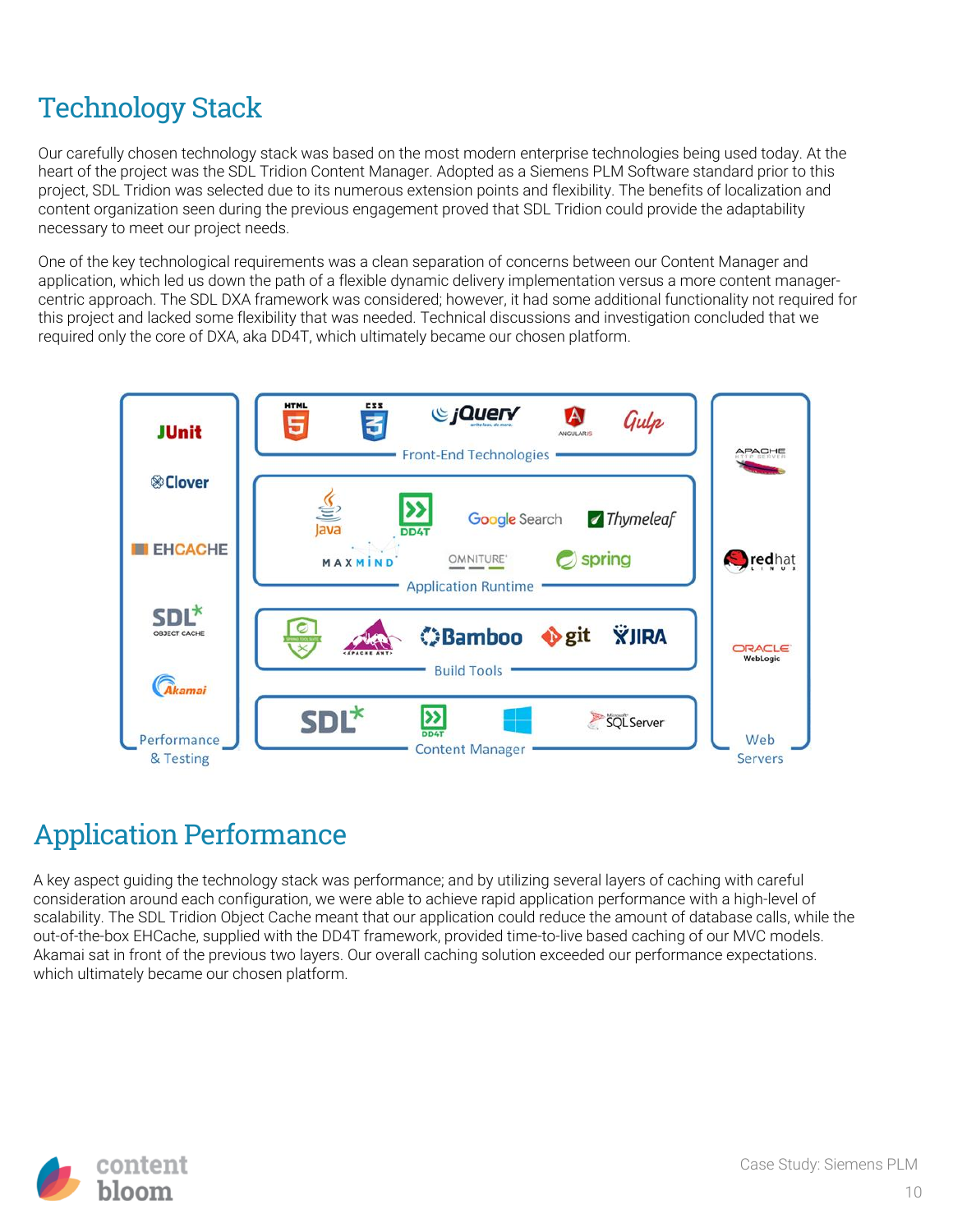## Implementation

With the discovery phase complete and a thorough project plan in place, it was time to begin work on the key deliverables for the project. The implementation phase, which was roughly 24 weeks long consisting of a dozen sprints, involved developers picking up tickets (stories) in JIRA which they would then implement, test and document.

A combination of automation tools and carefully selected technologies freed up developers to spend their time efficiently, and not on tedious overhead tasks such as regression tests and manual builds. Continuous integration and a detailed Git workflow allowed developers to rapidly move code through environments, while the thorough automated unit tests ensured quality and minimized risk of breaking existing functionality.

### Continuous Integration, Deployment & Delivery

*Continuous Integration is the process of streamlining the creation, release and testing of deliverables through software automation.*

Siemens already had a considerable continuous integration environment powered by Atlassian Bamboo. Build plans powered most of the build and deployment lifecycle, including compiling code, running unit tests, deploying code through all environments, publishing updated configuration through the environment, even building and publishing Tridion TBBs.

Following Git Flow, our developers wrote and tested code locally in feature branches before merging to the development branch and pushing to the centralized Git repository.

Atlassian's Bamboo then picked up the commit and built the updated development branch. A successful build triggered two actions: (1) deploy the build to our development web server (2) email a success email to all developers. A build failure simply triggered an email to all developers advising the details of the compilation error or unit test failure.



. This workflow enabled developers to focus their skills on implementation level details, while also responding rapidly to changes in business requirements.

At the end of each day, our developers knew that their contributions to the project were collectively synchronized and that the collaborative parts worked together. Integration errors rarely occurred, due to local unit testing and manual review, but when they did, they were quickly discovered and addressed.

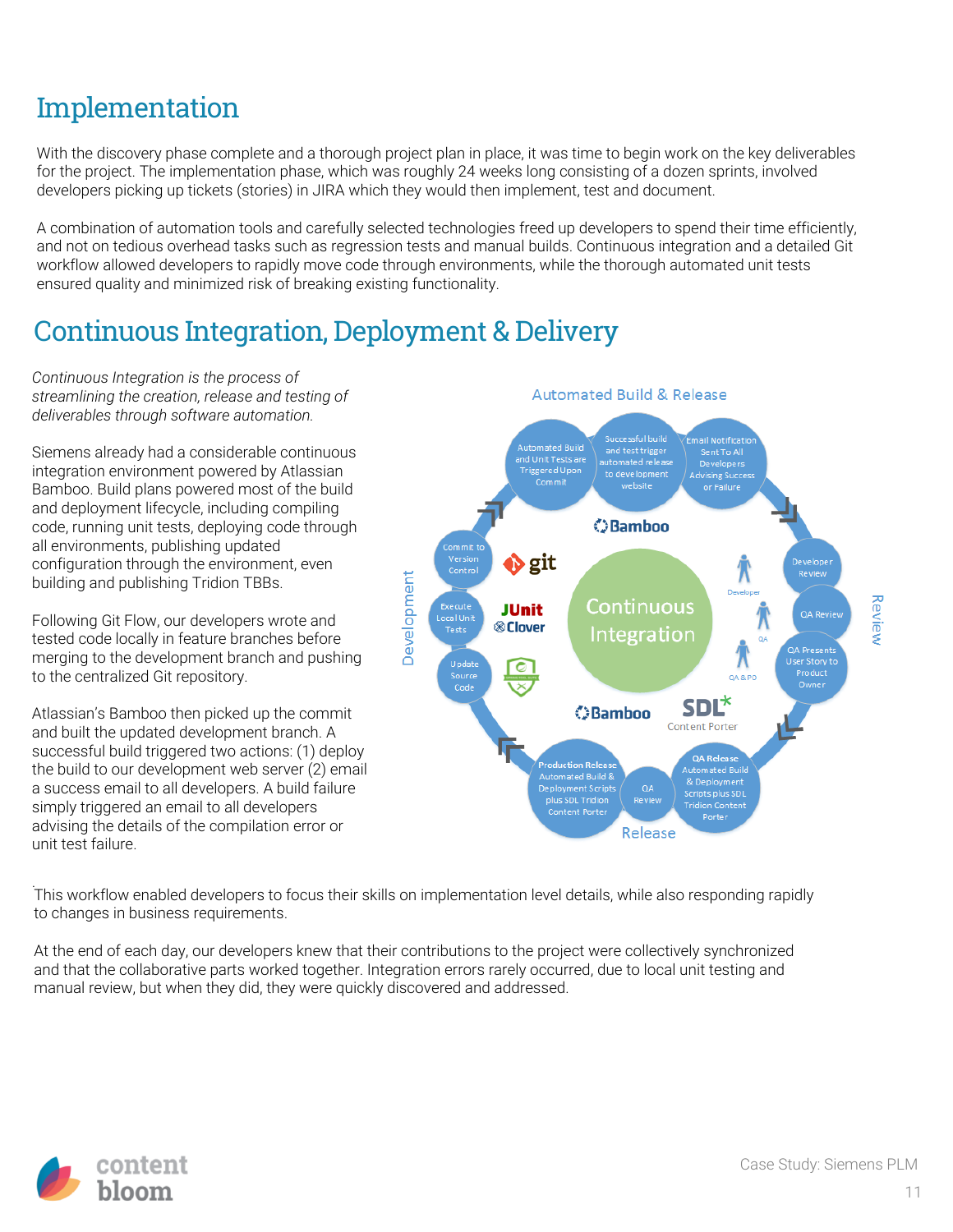## GIT Branching

Our Continuous Integration coupled with Git branching helped organize several parallel development streams each based upon a specific user journey/feature.

Branching in this way supported multiple developers working collectively upon a feature, while retaining that separation from the master code base. Once a feature reached completion that branch was simply merged and committed to the mainline development branch which was then built and deployed by Bamboo.

## Synchronizing CM Environments

It's extremely important to synchronize the release of your application and content manager (CM) updates.

SDL Content Porter allowed us to export the content manager items that had been modified during each development sprint, and then release them as part of our DTAP process. Archiving a copy of the export enabled us to follow the exact same release steps on QA and Production.

Utilizing SDL Tridion "bundles" in structured folders helped our developers track the updated content manager items by each sprint. Looking ahead, we're considering an update to the process via automated management of the modified items/bundles via the SDL Tridion Event System.



### Automated Unit Testing

Automated unit tests are a great way to identify bugs early, facilitate code change/refactoring and reduce the amount of manual developer regression testing.

Siemens already used JUnit with Clover, which was integrated within our local Spring Tool Suite IDE to provide analysis of our unit testing coverage. Clover also integrates with Bamboo which gave us the chance to report on our unit testing directly from within our automated continuous integration. Knowing your tools and their integration points is essential to achieving a streamlined architecture!

Aside from ensuring completed code was not mistakenly broken, automated testing helped us ensure long-term success by reducing the overhead required to regression test modified features.

Time saved through the extensive unit tests was evident when tasks such as upgrading our DD4T version arose, which would have previously taken significant effort with an accompanied high risk of missing issues introduced by the upgrade.

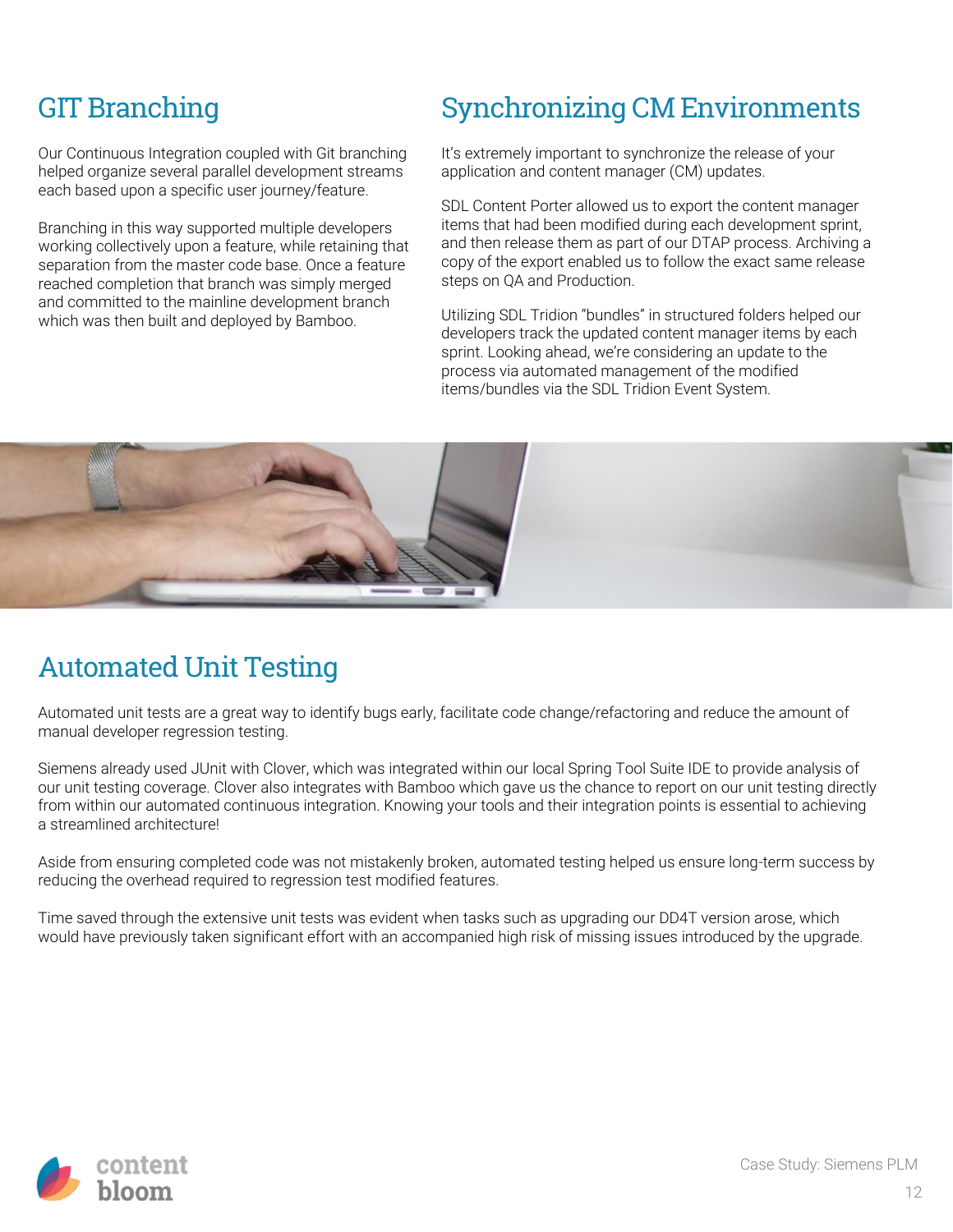## Quality Assurance

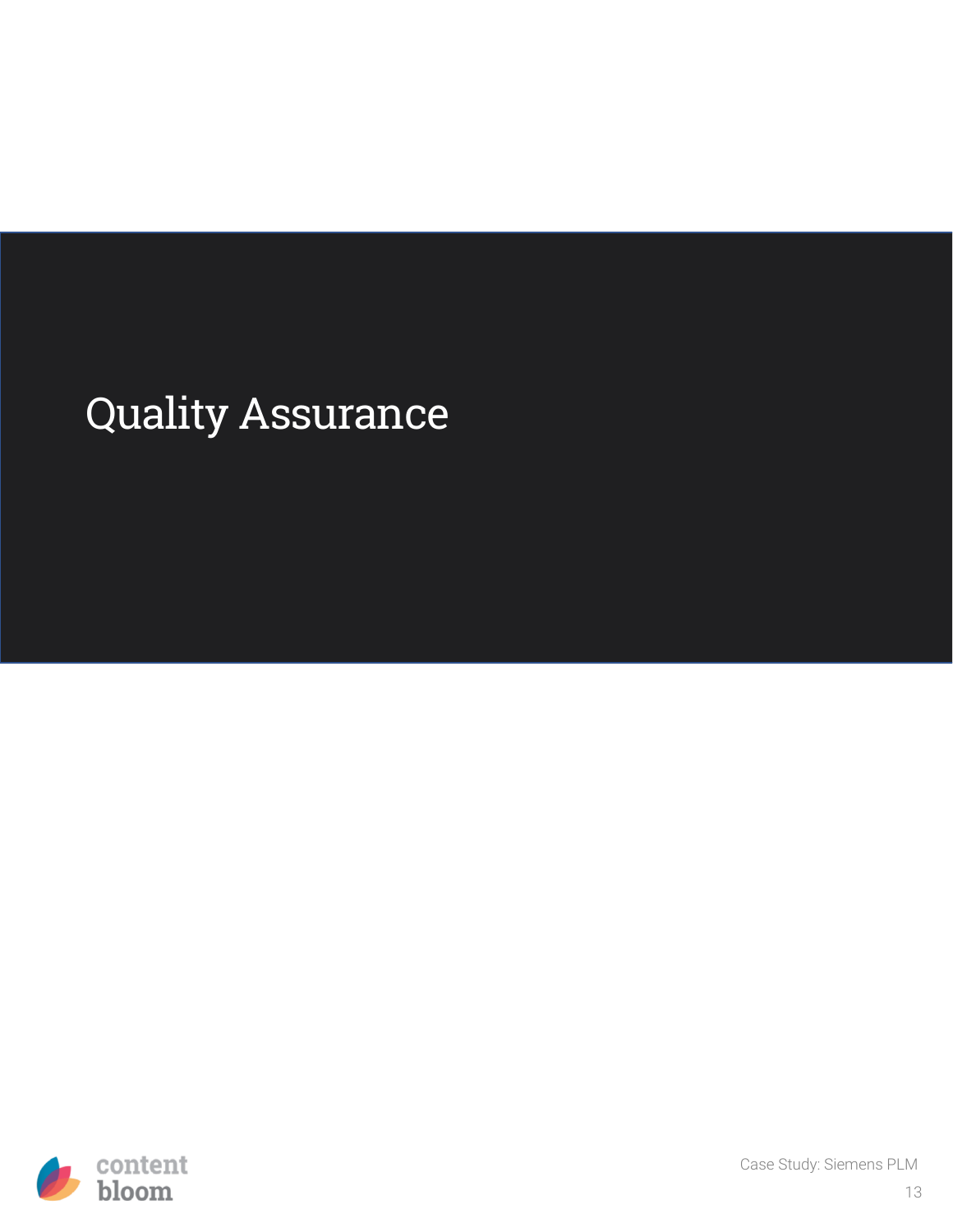## Quality Assurance

A well-designed testing approach supported the development process by combing through low-level details of each completed ticket to verify that each implemented user story aligned with its acceptance conditions. A detailed testing cycle involved thinking outside of the box to push the limits of what the users and content editors expected from the implementation and how they could potentially use it, so that all angles are covered during testing.



### Zephyr for JIRA

We used the Zephyr add-on for JIRA to integrate QA ticket management directly into our Agile management suite. Zephyr allowed the monitoring of our build quality via ticket creation, execution and status tracking for low-level sets of test cases. This also enabled quick regression testing using pre-existing test cases, already configured in JIRA.

#### Communication

The QA team relied on constant communication with both developers and the business. Early issue detection was crucial to allow the development team enough time to correct any known bugs or defects to minimize technical debt carried forward throughout the project.

#### Product Owner Demos

The QA team handled the demos of completed user stories to the respective Product Owner, which took place after each ticket had passed testing and all conditions of acceptance were met for the story. Not only did this remove pressure from the development team, but it also kept the Product Owners involved and engaged throughout the process. Several demos throughout each sprint gave developers the necessary time to react to feedback, while ensuring that the end deliverable was exactly what the Product Owner required.

The end-product was a fully functional, user-friendly implementation both bug free and in line with the desires on the Product Owner.